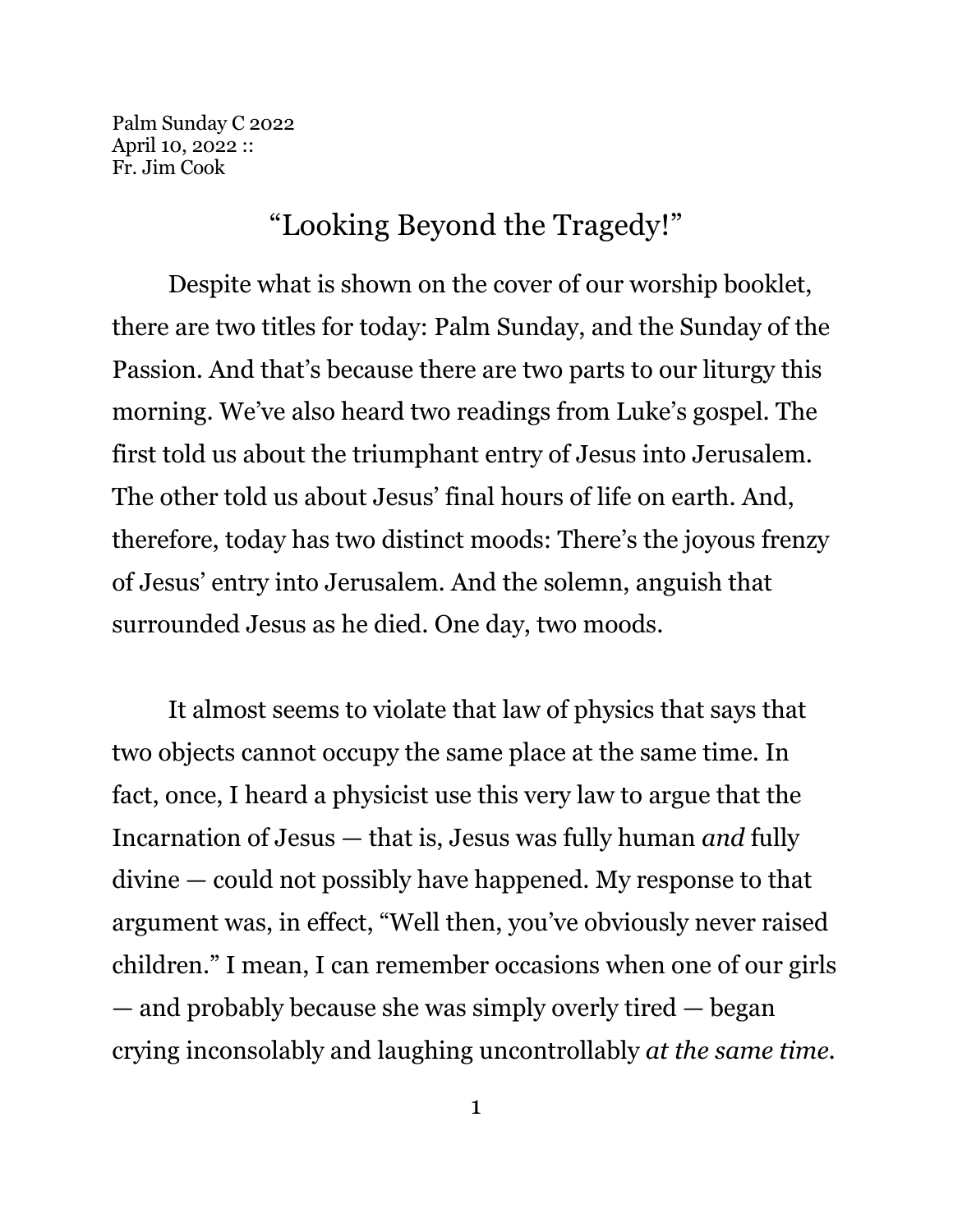Yeah, those were good times.

So, here we are, one day, two titles, two moods, and seemingly with at least two lessons to teach us.

One of the lessons this day is teaching us is that victory is on the other side of the coin from defeat. That success is on the other side of the coin from failure. And that hope is on the other side of the coin from despair. And, just as easily as we can flip a coin into the air, our lives can go from one side of that coin to the other (and maybe even back again).

But more to the point of what Luke is telling us, is that we can just as easily switch from being part of the crowd that is cheering for Jesus as he enters Jerusalem, to being part of the crowd that is condemning Jesus and calling for his crucifixion. Just like Peter who professes steadfast devotion to Jesus in one moment, and then denies even knowing Jesus in the next.

And the reason for that being possible, is because one of the characteristics of human life is, quite often, unresolved ambiguity.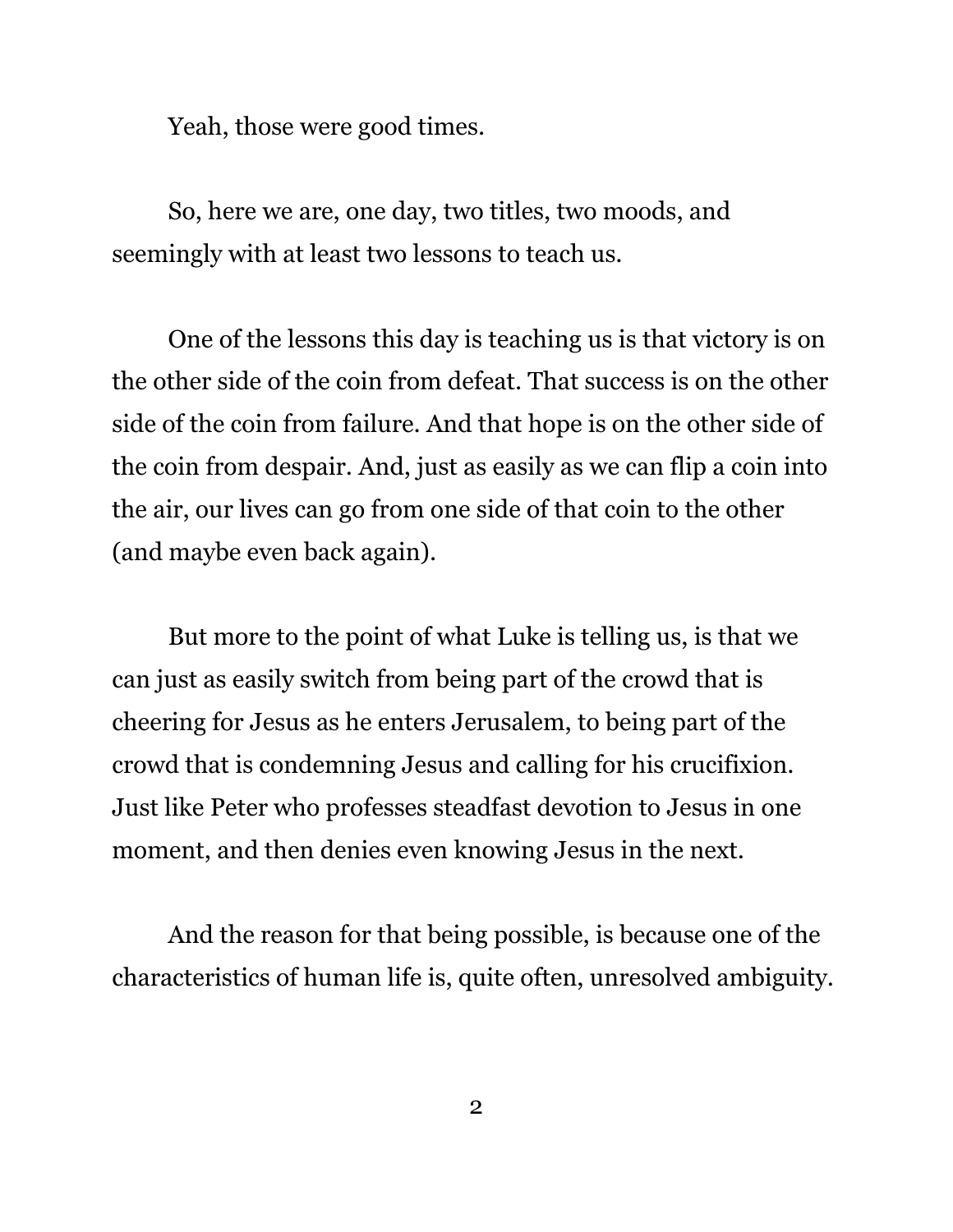That's why Jesus can be praying in the Garden of Gethsemane, and in one moment be saying, "Let this cup pass from me," and in the next moment be saying, "Not my will but thine be done."

And we're the same way.

Fortunately for us, there's a another lesson that this day is teaching us, and it's this: that God's love given *to us*, and God's love given to others *through us*, is one of the few things that can help us make sense of the hard things that life throws our way. God's love can do that.

And even though that love won't mean that life will be painfree — I mean, Jesus on the Cross should teach us that — however, that love of God does make it possible for us to *bear* those hard things that confront us, to help us better *understand* them, and finally to help us find a way *through* them.

In fact, this may be the most important lesson that today can teach us: that, out of one's suffering — perhaps, despite our suffering — meaning and hope can arise. This is why a woman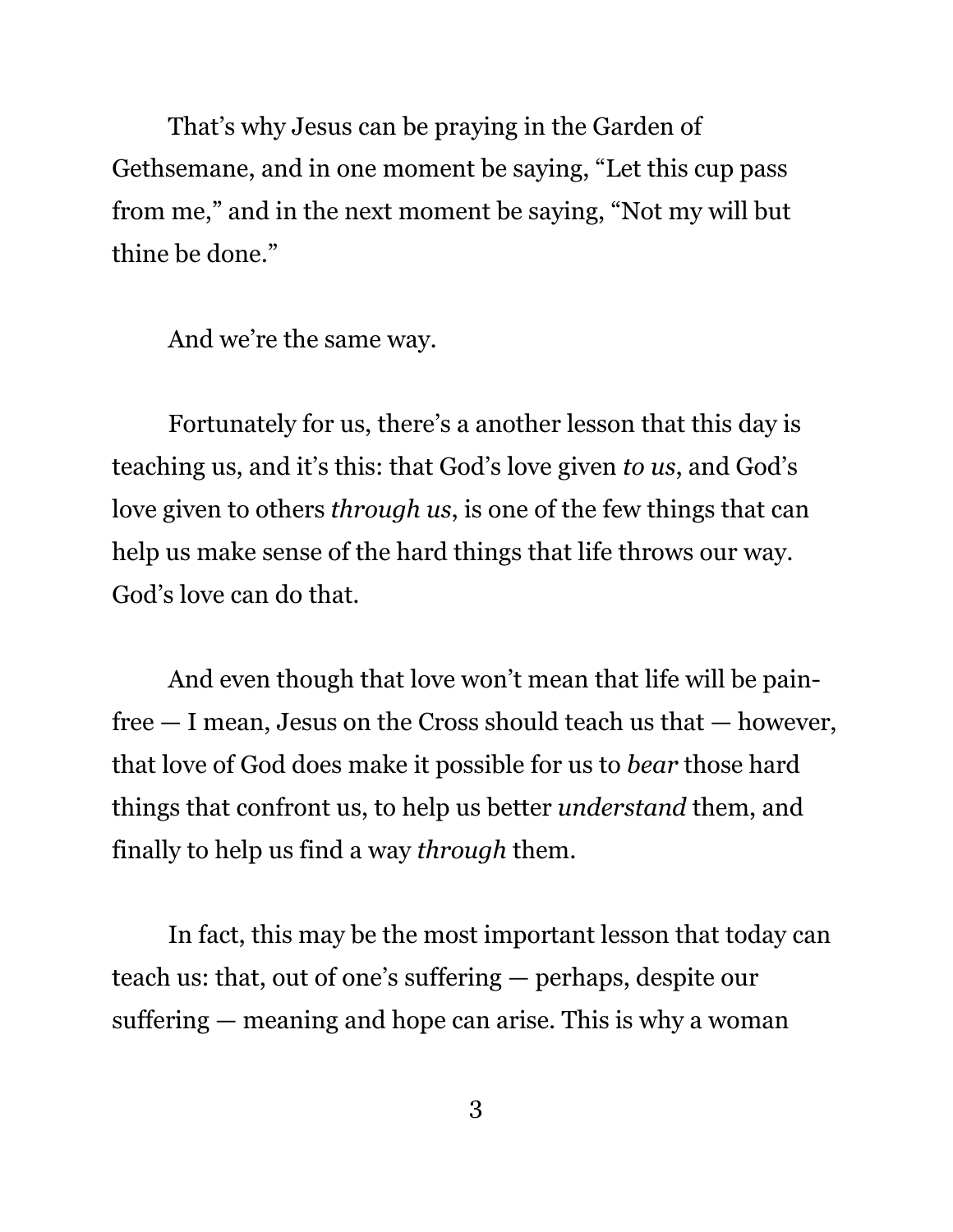who has just undergone the pain of childbirth can, just as quickly as it's over, contemplate repeating the process.

And even though pain and suffering are inevitable, they are not the end of our story, because the love and grace of God can take us to the next chapter.

This morning, we have moved through our readings from triumph to tragedy. And the temptation is to somehow skip the bad parts and rush ahead to the good parts; to focus on the palms gospel and ignore the passion gospel. Because that's how we'd prefer it to be in our own lives. But, just as Jesus could not avoid the Cross, neither can we avoid all the suffering, all the conflict, nor all the tragedy of our lives.

It happens to us all.

But here is something worth remembering: Just as the Cross was not the end of the story for Jesus, neither is suffering, or conflict, or tragedy the end of the story for us.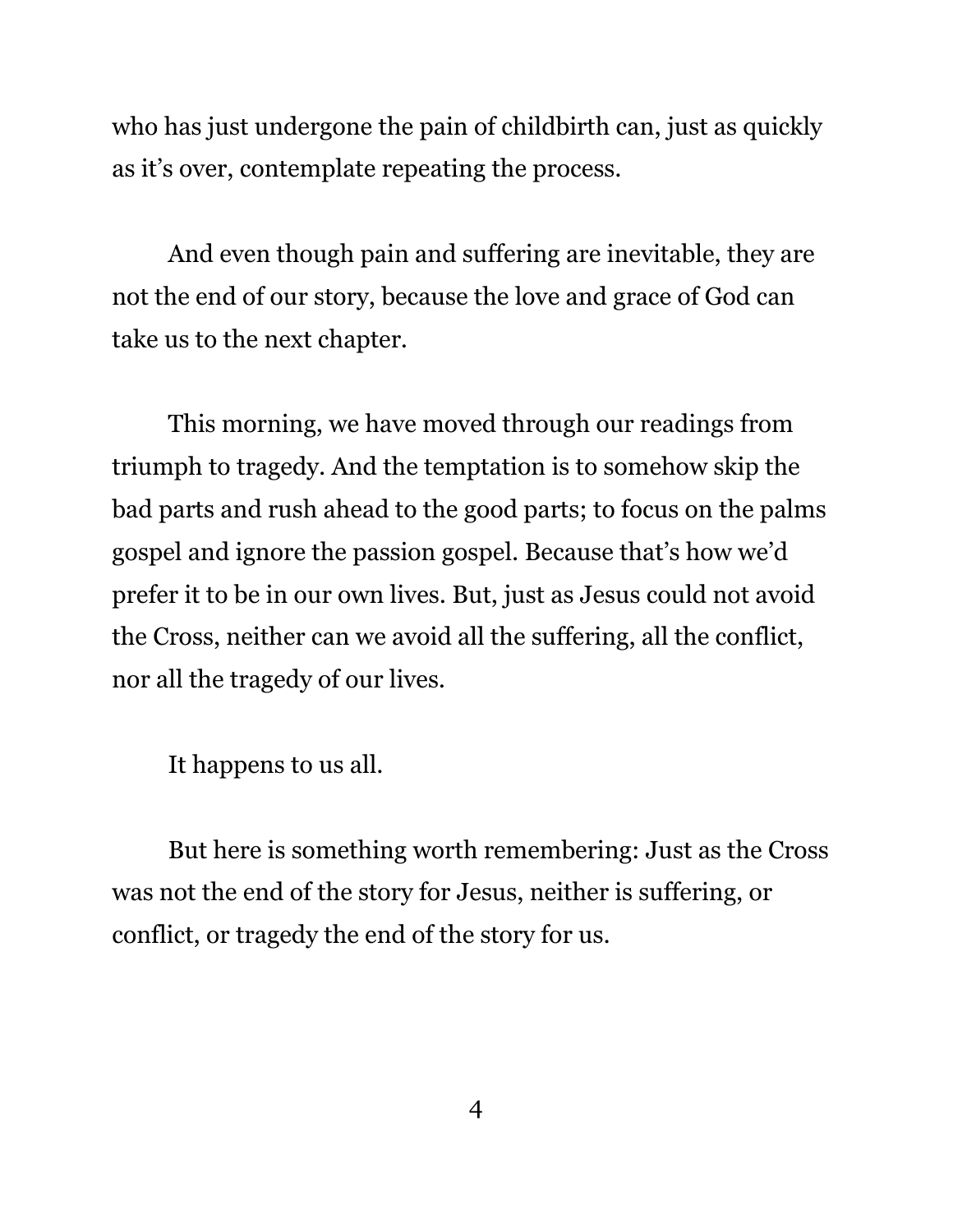On that Palm Sunday two thousand years ago, Jesus could only look ahead to the coming week and wonder how he was going to make it through to Easter. But he would never learn the answer to that question until he took the next step.

And that's the way it is with us.

When all we can see before us is are bad things, our faith may *try* to assure us that God will help us through it; but at the same time, our hearts and minds are filled with doubt: "How can God possibly redeem *this* mess?" And we'll never know the answer to that question until *we* take the next step.

In the end, Jesus did not die in order to make everything just fine, thank you. He died so that we might discover, despite our weakness and suffering, a new and unrealized strength. He died, so that we might find — in our own brokenness — renewal and hope.

In her book entitled *The Wonder Worker*, Susan Howatch includes this remarkable quote that touches on what I'm talking about: "A *cure* is the disabled person who gets up from his bed